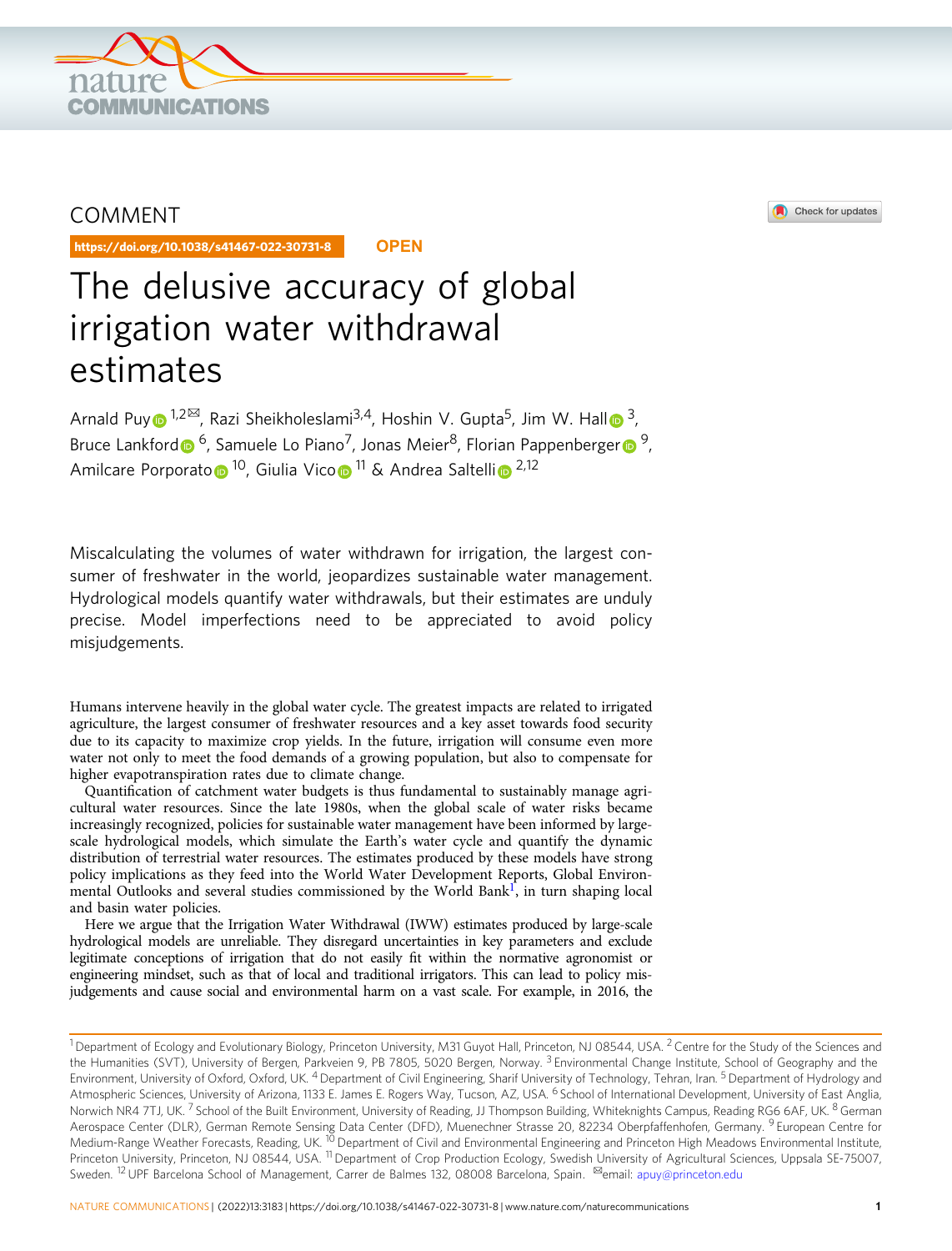African Risk Capacity model left ca. six million people in Malawi without water insurance payouts after miscalculating the size of the drought-affected population by more than two orders of magnitude. A later audit revealed that the model used a long-cycle maize variety as reference crop instead of the short-maturing varieties prioritized by Malawian farmers, and that it overlooked the timing between dry spells and the crops' growth cycle<sup>2</sup>. We contend that a similar disservice can be done to society in its pursuit of the Sustainable Development Goals (SDGs), from Zero Hunger (SDG 2) to Water Stress (SDG 6), if IWW estimates continue to convey an illusion of accuracy.

# The extent of uncertainties in IWW estimates

The estimation of IWW via large-scale models generally follows the relationship between crop yields and water requirement outlined by agronomists and irrigation engineers in the 1950–1960s. In their most simplified form, simulations require data on the extent of irrigation, crop evapotranspiration, precipitation, and irrigation efficiency. Spatially explicit IWW estimates are computed in every grid cell at a given time step and regional, national and global estimates are produced by adding up values at the grid cell level.

None of the relevant parameters can be characterized with precise values. Firstly, the extent of irrigated areas is unknown. There are at least four maps of global irrigated areas based on official statistics and remote sensing imagery, and the values they specify differ significantly<sup>[3](#page-3-0)</sup>. For the same grid cell, the reported irrigated area can extend over 30 ha or over 8000 ha depending on the map used<sup>4</sup>. At the national level, the irrigated area may vary by a factor of two or more. This also applies to top-ranking countries in irrigation water consumption such as China and India, whose irrigated areas range between 43–74 and 15–88 Mha respectively. If we assume an approximately linear relation between irrigated areas and IWW<sup>[5](#page-3-0)</sup>, the IWW for China and India can, respectively, be up to two and six times larger or smaller depending upon the map selected.

A similar situation occurs with the crop evapotranspiration  $ET_c$ , which is calculated from the evapotranspiration of a reference crop  $ET_0$  and a crop-specific coefficient  $k_c$ . There are approximately 40 equations available to compute  $\mathop{\mathrm{ET}_0}\nolimits^6$  $\mathop{\mathrm{ET}_0}\nolimits^6$  and no agreement as to which one works best in a given context. Since  $ET_0$  is a modeled variable its value cannot be validated against any measurement at the scale required, which in turn hinders the appraisal of its accuracy even under "perfect" input data<sup>7</sup>. The crop coefficient  $k_c$  is also uncertain as it depends on the crop and its growth stage, but can differ also across individuals and growing conditions. If basic uncertainties in  $ET_0$  and in  $k_c$  are simultaneously propagated into the estimation of  $ET_c$ , the resulting crop evapotranspiration values may vary considerably. This is shown in Fig. [1a](#page-2-0) for Tamarix ramosissima (salt cedar) in New Mexico (USA), whose potential evapotranspiration in May might be anywhere between 60 and 800 mm.

At a first approximation, crop irrigation water requirements can be estimated as the difference between the crop evapotranspiration and the effective precipitation. The uncertainty inherent in rainfall occurrence and its effectiveness already hinders knowing how much irrigation water may be needed to ensure the development of the crop<sup>[8](#page-3-0)</sup>. And precipitation datasets are prone to ambiguities due to sparsity in the gauge network, the modeling approach, the specific instruments of satellites or the algorithms used to merge data. Their reported annual precipitation estimates over global land can vary by  $\pm 100$  mm<sup>9</sup>.

Finally, irrigation efficiency is the ratio of the water consumed by the crop to that diverted from the water source to the field. When no water is wasted, irrigation efficiency equals 1. Irrigation engineers assume that efficiencies are mainly defined by the irrigation hardware, with surface, sprinkler and micro-irrigation displaying non-overlapping, increasingly higher irrigation efficiencies. These categories comply with a technology-oriented mindset that disconnects irrigation technologies from their social context while rendering farmers as irrelevant actors in managing irrigation agriculture. Large-scale models sanction this perspective and link countries and/or regions with sharp irrigation efficiency point-estimates that are at odds with the variability of empirically determined efficiencies<sup>[10](#page-3-0)</sup>. Note how the irrigation efficiency of 0.38 used for China by large-scale models turns into a range spanning 0.04–0.77 once basic uncertainties are accounted for $4$  (Fig. [1b](#page-2-0)). This means that IWW estimates for China can be up to 10 times higher and down to two times lower than current values by simply using an alternative yet equally reasonable irrigation efficiency value.

The simulation of IWW in large-scale models does not consider these uncertainties. Each model typically runs under one irrigated area map, one crop evapotranspiration equation, one precipitation dataset and a fixed irrigation efficiency value per country or region. Parameters are described with point-estimates rather than with probability distributions. This means that the resulting IWW estimates are strongly conditioned by the choices made during the model design and are unreliable.

We illustrate our point in Fig. [1c](#page-2-0), where we compare the IWW values produced using the approach of large-scale models (pointestimates) with those produced when uncertainties are propagated with a global uncertainty and sensitivity analysis. We focus on a grid cell in Uvalde (Texas, USA) given the availability of data for all parameters and the strong reliance of the region on irrigation to produce vegetables and grains. We calculate IWW for wheat for just a single day in January<sup>4</sup>. With point-estimates (e.g., mean values) characterizing each parameter, IWW equal  $8600 \text{ m}^3$ . With a thorough propagation of uncertainties, IWW estimates range between 1400 and  $40,000 \text{ m}^3$ , thus spanning more than one order of magnitude. It is important to stress that this uncertainty affects only one day and one of the several hundred thousand grid cells included in large-scale models. Should this analysis be repeated in all the grid cells and the results added up to compute yearly national and global IWW estimates, the resulting uncertainty ranges in IWW are likely to be of the utmost importance. Simply put, current IWW estimates present us with a mirage of accuracy.

# The way forward

The computation of IWW estimates currently ignores uncertainties. This constitutes a neglect of relevant available evidence and a dangerous complacency in the achievement of the SDGs connected with irrigated agriculture. In our example (Fig. [1](#page-2-0)c), the use of county-level IWW point-estimates (the red bar) could grossly misdirect irrigation strategies to manage water stress (SDG 6.4.2) because its account of the water required by crops neglects plausible variations and potential extreme values. Omitting uncertainties can also make water managers issue fixed water licenses that do not reflect varying water availability and water requirements' evolution over time<sup>13</sup>. By the time the error is amended, the social–ecological damage may have become irreversible. We suggest three corrective measures:

First, assume that uncertainties may not disappear. An excess of artificial certainty prematurely locks in a solution, leaving decision makers blind to possible, eventually better, policy alternatives<sup>14</sup>. IWW models are currently pursuing hyperresolution representations (the production of estimates at a 1 km resolution and/or every 1–3 h) to produce more accurate estimates<sup>15</sup>. But this path is unlikely to deliver: greater model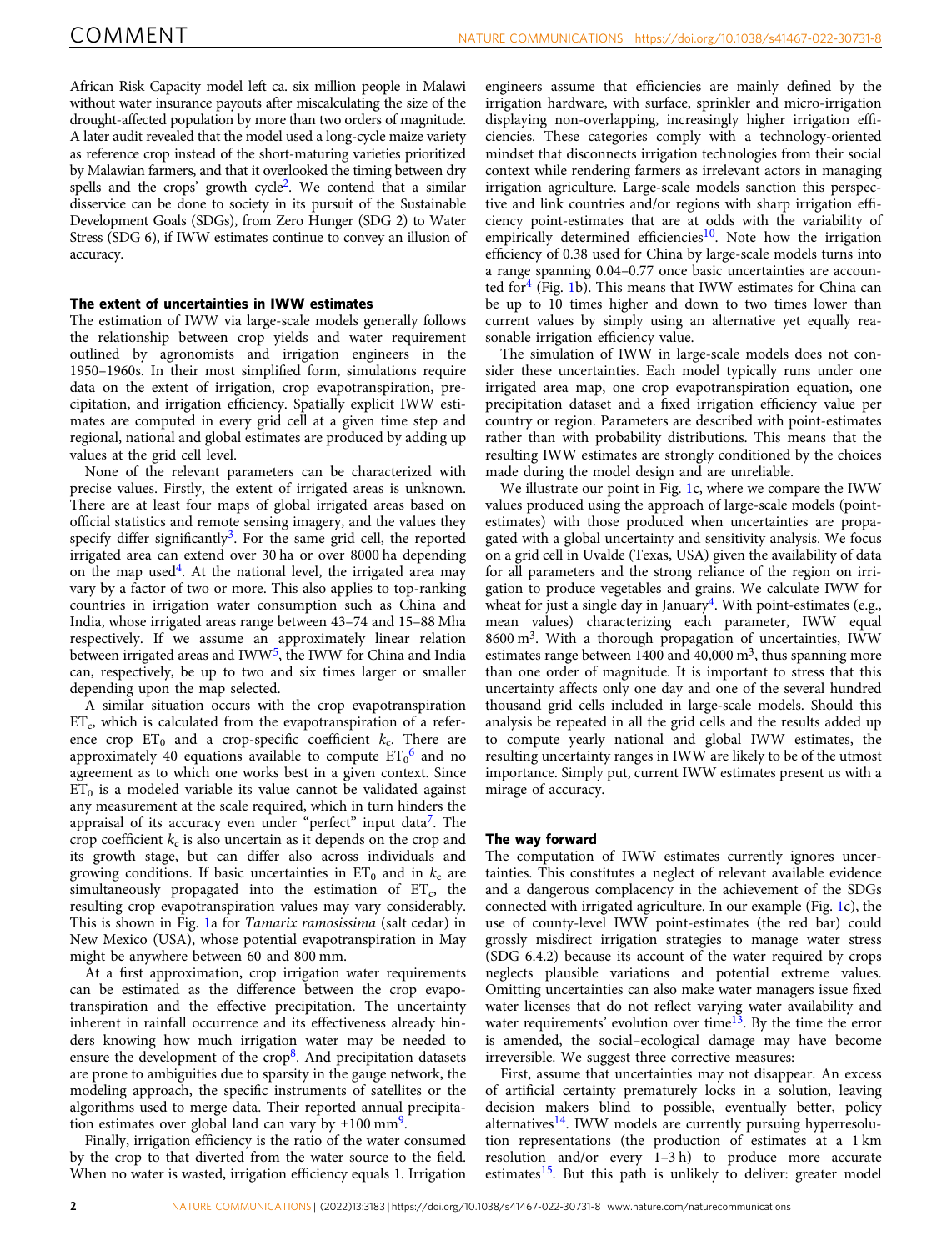<span id="page-2-0"></span>

Fig. 1 Examples of the ambiguities embedded in the calculation of global irrigation water withdrawals<sup>4</sup>. a Uncertainties in the estimation of the crop evapotranspiration (ET<sub>c</sub>). PM and PT stand for the Penman-Monteith and the Priestley-Taylor equation, respectively. Data is retrieved from Nichols et al.<sup>11</sup>. We describe the uncertainty in k<sub>c</sub> with the values reported for salt cedar for May<sup>4</sup>. **b** Distribution of the irrigation efficiency of China after propagating uncertainties. The red, dashed line marks the efficiency value used by some large-scale models<sup>12</sup>. c Distribution of the water withdrawn to irrigate wheat in a specific grid cell of the Uvalde County, TX, USA (lon = −99.7083, lat = 29.4583), January 6-7, 2007. All uncertainties in the calculation of IWW are considered<sup>[4](#page-3-0)</sup>. The red, vertical line is the estimate produced when the uncertain parameters used in the calculation of IWW are characterized with point estimates (e.g., mean values).

detail tends to produce model indeterminacy when uncertainties are thoroughly examined<sup>16</sup>. Increasingly complex models are also likely to usher in more uncertainties due to error propagation and the emergence of new phenomena. This is well known by the climate change community after more than 30 years collecting data on temperature sensitivity to changes in  $CO<sub>2</sub>$  atmospheric concentration, leading to increasing intervals<sup>10, 17</sup>. We argue that uncertainties result from the way we produce knowledge and cannot be banished from science<sup>[18](#page-3-0)</sup>. Rather than trying to eliminate them with more computational power, we might make better progress by developing methodological and conceptual tools to expose them, assimilate them and make them actionable in the real world.

Second, utilize computational power to accurately quantify uncertainties. Uncertainties should no longer be appraised with one-at-a-time (OAT) methods and model ensemble designs<sup>19</sup>. OAT cannot explore the uncertainty space of multidimensional models and completely misses the influence of interactions<sup>20</sup>. Model ensembles do not sample all model formulations and are unsystematic $21$ . Rather than sustaining the quest towards everrealistic models, computational power should be invested in stringent global uncertainty and sensitivity analysis. Apart from Monte-Carlo approaches (Fig. 1c), cost-effective methods such as cheaper-to-run emulators or convergence monitoring allow a

much better exploration of the uncertain space than OAT or model ensembles $22$ . The outcome will be IWW estimates whose range better matches our knowledge gaps. This is a significant step ahead even if the resulting intervals are too large to be useful for policy-making: in this case, it will suggest that we should leave models aside and turn towards tools better suited to guide policies under irreducible uncertainties, such as deliberative/participative approaches<sup>23</sup>, quantitative storytelling<sup>24</sup> or robust decision making<sup>[25](#page-3-0)</sup>.

Finally, expose assumptions and value-ladenness. By formalizing irrigation withdrawals as universal equations guided by engineering goals, large-scale irrigation models exclude the values, interests and behaviors of those with the highest stakes in the issue: farmers and irrigators. For instance, the underlying premise that irrigation should optimize crop production and water use is at odds with the goals of traditional irrigators, whose farming practices result in crop diversity rather than maximum productivity<sup>[26](#page-3-0)</sup>. Such differences can amplify the mismatch between what is modeled and the real-world and can eventually lead to a scenario where the model, and not the system of interest, ends up being the object of management. An example is the Chesapeake Bay Program watershed model, whose output was used by regulators to claim that their policies improved the water quality of the main stem of the Bay despite real water monitoring